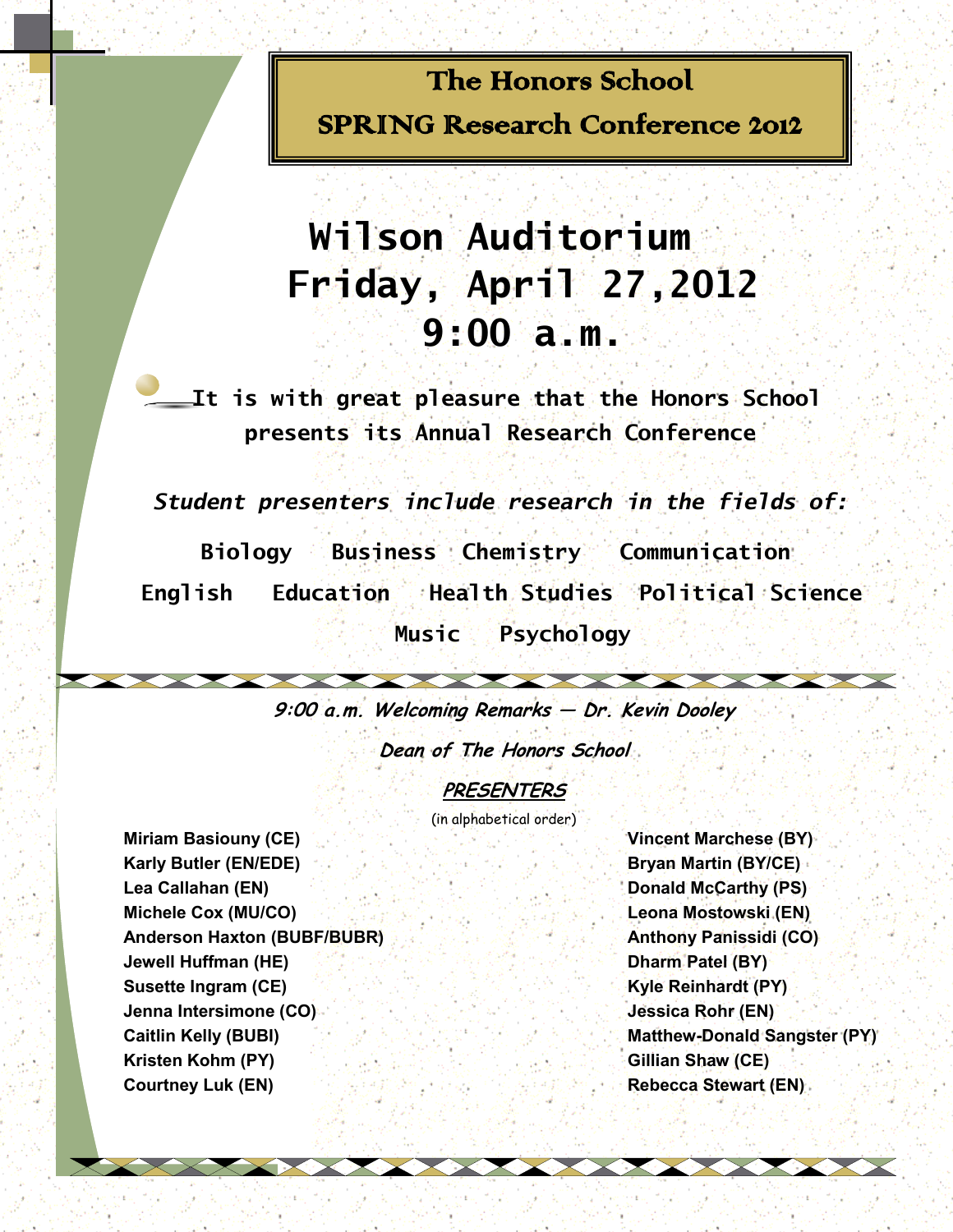

### *PRESENTERS*

### **Miriam Basiouny Chief Advisor: Dr. Carolyn Supplee Second Reader: Dr. William Schreiber**

### **Isometrization of Frondosin B**

Frondosin B is extracted from the marine sponge Dysidea frondosa and is known to inhibit the binding of Interleukin-8 which can stop the progression of cancer. Frondosin B is typically synthesized in 8-20 steps. Efforts to reduce the number of steps have been unsuccessful due in part due to the isomerization reaction of bulky alkenes. Research, to date, has been focused on the synthesis of bulky alkenes to determine the isomerization conditions and will be presented.

#### **Karly Butler Chief Advisor: Dr. Stanley Blair Second Reader: Dr. Lisa Vetere**

#### **Anti-Patriarchy in the Pines**

A gender studies approach will be taken to examine the society depicted in Charles J. Peterson's best-selling 1855 novel *Kate Aylesford*. This novel shows a time when the Feminist movement was encouraging not only women to redefine their own gender roles but men as well. Originally roles in other words social norms were assigned to men and women. However there were times when society did condone men and women crossing gender boundaries. *Kate Aylesford*  shows a society where men and women not only take on non-traditional gender roles but are tolerated and even praised for doing so. Therefore the gender studies interpretation will be applied to both male and female characters in order to determine what defines a character's gender as well as the true meaning of masculinity and femininity.

**Lea Callahan Chief Advisor: Dr. Sue Starke Second Reader: Dr. Lisa Vetere**

#### **Heathcliff: Self-Made Man in a World of Homogeneity**

Heathcliff is a popular topic of discussion in the literary conversation surrounding *Wuthering Heights*. His mysterious background and strange behaviors have given critics much to talk about since the novel's release in 1847. Thrust into a world full of aristocrats, Heathcliff functions in the book as a cultural other; with age, he transforms into a self-made man, and explodes the hierarchy of the patriarchal society that oppressed him as a youth. A mystery in a recognizable universe, Heathcliff is not the romantic that he is often painted to be. I look at *Wuthering Heights* not as a love story, but as a bildungsroman of Heathcliff.

#### **Michele Cox Chief Advisor: Prof. George Wurzbach Second Reader: Dr. Joseph Patten**

#### **Copyright Reform in the Music Industry**

The 2011 proposals of the Stop Online Piracy Act (SOPA) by the United States House of Representatives and the Protect Intellectual Property Act (PIPA) by the Senate have raised questions to the music industry and consumers alike of whether current copyright law by itself is sufficient to protect its creators' intellectual property from piracy. These proposed bills emphasize the impact of the internet and digital technology in respect to piracy and intellectual property. This project examines the current copyright issues in the music industry. It addresses the methods of self regulation that the music industry has employed to protect itself and all of its creators the past landmark legal cases and significant legislation that have greatly impacted the industry and its consumers and finally the SOPA and PIPA acts that were proposed by the House and Senate respectively.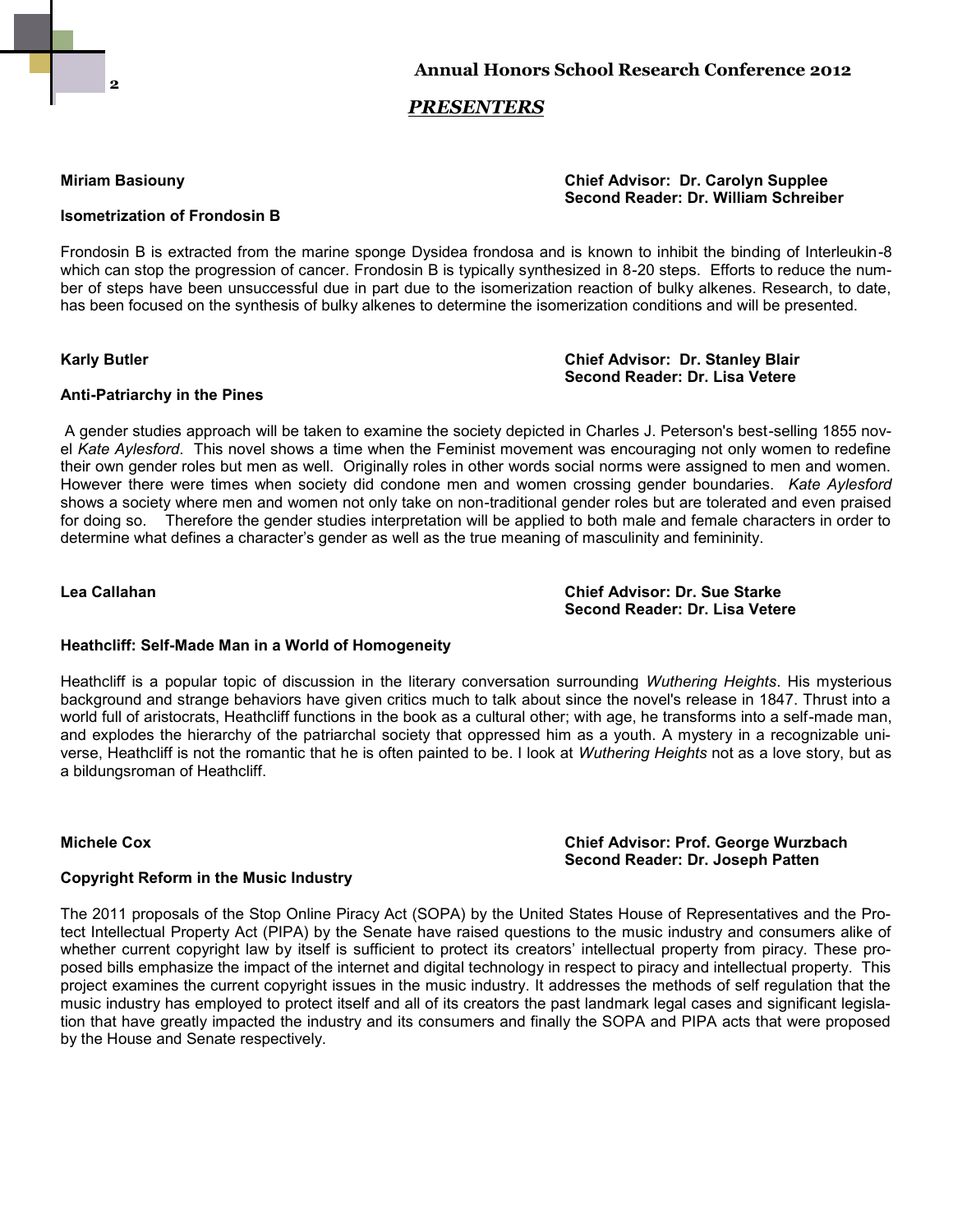

#### **"A Tale of Two Cities"**

#### **Anderson Haxton Chief Advisor: Prof. Peter Reinhart Second Reader: Dr. Joseph Patten**

A comparative study of the two cities of Asbury Park and Long Branch will examine why Long Branch was successful and Asbury Park was not and the factors influencing that outcome. In the analysis there will be a discussion of Aristotle's views on a strong economic environment in the context of this case study of Long Branch and Asbury Park and whether or not the findings of this case study confirm or refute Aristotle's views.

**Jewell Huffman Chief Advisor: Dianne Van Arsdale Second Reader: Dr. Karen Pesce**

### **An Analysis of Some of the Destructive Effects of America's Modern Medical Treatments and Proposal of Integrative Medicine as a More Viable Option**

Attitudes towards Complementary and Alternative Medicine (CAM) have been as widely varied as the numerous modes of treatment in this realm of health care that is often thought to contain no intellectual or scientific basis. Unfortunately many of these opinions are formed without adequate knowledge of CAM. The lack of knowledge leads to wariness avoidance and dismissal of CAM as a reliable option for healing. The ancient practices of Ayurveda and Traditional Chinese Medicine that have sustained civilizations for thousands of years are met with skepticism and even labeled as "quackery" by many medical professionals. One of the main objectives of this project while advocating more holistic methods of medical treatment is to examine the United States'' deteriorating health care system with its many connections to politics and the pharmaceutical industry and propose a different more unconventional tactic to remedy the many problems Americans face regarding their health such as chronic disease and increased insurance premiums. This of course is an extremely difficult task as the extremely flawed system that runs this country is so deeply ingrained into the very foundations of our society that it seems nearly impossible to initiate any kind of change without causing controversy (as evidenced by the current dispute of the Affordable Health Care Act). The purpose of this project is to highlight the importance and advantages of integrating alternative methods of healthcare into the safest of Western medical practices in order to establish a more synergistic effect against illness and disease.

#### **Susette Ingram Chief Advisor: Dr. Carolyn Supplee Second Reader: Dr. Robin Kucharczyk**

#### **The Importance of Homogeneous Catalysis and Their Chemical Transformations**

The development of catalysts for asymmetric synthesis with n-alkanes as starting material is of great importance and has significant applications in the petroleum and pharmaceutical industries including the use of alternative feed stocks to produce new and existing products, the development of new materials, and the synthesis of pharmaceuticals and other bioactive compounds. Recently Goldman Brookhardt and others have demonstrated that "pincer-type" ligand metal complexes are useful catalysts in the formation of aromatic hydrocarbons. It has been suggested that the reactivity of these catalysts was due to the sterics of the phosphorus atom while others contended that the metal -phosphorus plane was the key factor on how substrates coordinate to the metal center. Research efforts have focused on widening the carbon skeleton of the phosphine ligand in an attempt to affect the stereochemistry of the resulting chemical transformation. The importance of transition metal catalysis and their chemical transformations will be presented.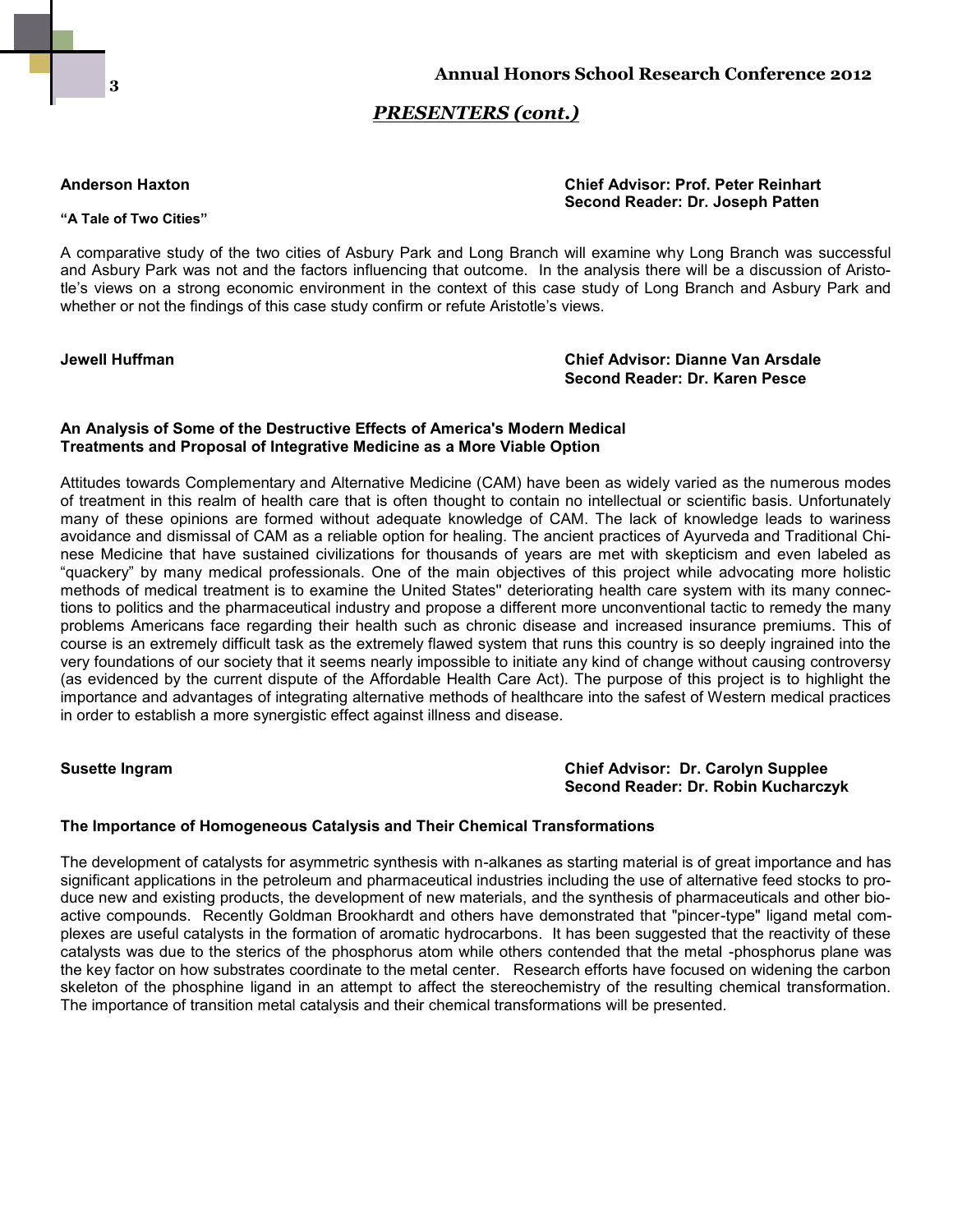#### **Jenna Intersimone Chief Advisor: Dr. Aaron Ansell Second Reader: Dr. Michael Phillips-Anderson**

#### **Western Media's Portrayal of Afghan Culture**

This paper explores how American journalists are portraying Afghans and what differences exist between their portrayals and the accounts of cultural anthropologists. I will evaluate why these discrepancies exist and the way coverage of Afghanistan could benefit from anthropological insights. I will argue that it is important to understand culture if one wishes to interpret Afgan political conflict. I will do this by discussing three aspects of Afghan culture that are ignored in the media but which anthropologists capture in their work: the role of the mullah, family values, opium production, and the game of buzkashi. Understanding these aspects would help Americans understand the political conflict. In order to speak to these issues I will track different embedded journalists and look at how these journalists are portraying Afghan culture and compare their reports to secondary sources ethnographies written by anthropologists.

#### **Caitlyn Kelly Chief Advisor: Dr. Susan Gupta**

### **A View into Personality and Attitudes of ''Twilight'' Consumers**

Consumers fuel trends in society and ultimately cause either their success or demise. Recently one of the most popular trends among female college-aged consumers focuses around the fantasy-based concept of vampires. From the *Twilight* novels and media series to HBO's *True Blood* and beyond these trends have brought forth wild fans and consumers that are loyal. A survey was conducted to identify potential attitudes and/or behaviors that can be linked to the success of the ever popular *Twilight* series in hopes of finding a correlation among consumers which can then be used in the marketing of emerging products aimed at a similar target audience.

#### **Kristen Kohm Chief Advisor: Dr. Robyn Holmes Second Reader: Dr. Christine Hatchard**

**Second Reader: Dr. Joseph Rocereto**

#### **The Influence of Strength of Attachment on Children's Behavior**

This study explored attachment strength on children's play and self-regulation abilities. Participants were 14 preschool children (10 boys and 4 girls) between the ages of 4 and 5 years and 14 caregivers (4 men and 10 women) between the ages of 33 and 40 years. Caregivers completed a written survey that assessed strength of attachment from both the caregiver and child's perspective. In the self-regulation task children chose whether they wanted a toy before they were asked several non-invasive questions about themselves for 5 minutes. The amount of time the child waited to receive the toy was the measure of self-regulation. Children were observed in the classroom during free play. Observations were coded using a standardized play scale. Results suggested that attachment strength influences children's behavior and development. Future research might pursue the influence of attachment across other developmental domains and with ethnically diverse children.

#### **Courtney Luk Chief Advisor: Dr. Frank Fury Second Reader: Dr. Linda Littman**

#### **The Dragon's Pearl – Study of Harmony in Human Nature**

This creative writing thesis is a short story that incorporates the Chinese mythology of the dragon and the phoenix in order to demonstrate the parallel relationship that people share with these mythical creatures. Harmony between the dragon and the phoenix is required to fulfill the yin and yang union and create balance in the world. As individuals we need to find this harmony within ourselves and in our relationships whether they are bonds of friendship or of romance to become balanced emotionally and mentally. My story uses literary aspects of the Romantic era such as an emphasis on the individual and nature. One of the main characters Gong has a personality that exemplifies a very individualistic disposition which gradually diminishes as he discovers his true purpose and the sense of equilibrium that Mei brings to him. Nature is imperative as it is a main factor in distinguishing parallel realms. This thesis resembles a fairytale integrating supernatural features in a natural world. It also touches the idea of equality among the male and female characters neither ultimately obtaining the upper hand. The incorporation of these elements influences the main idea of harmony as well as the portrayal of these parallel worlds.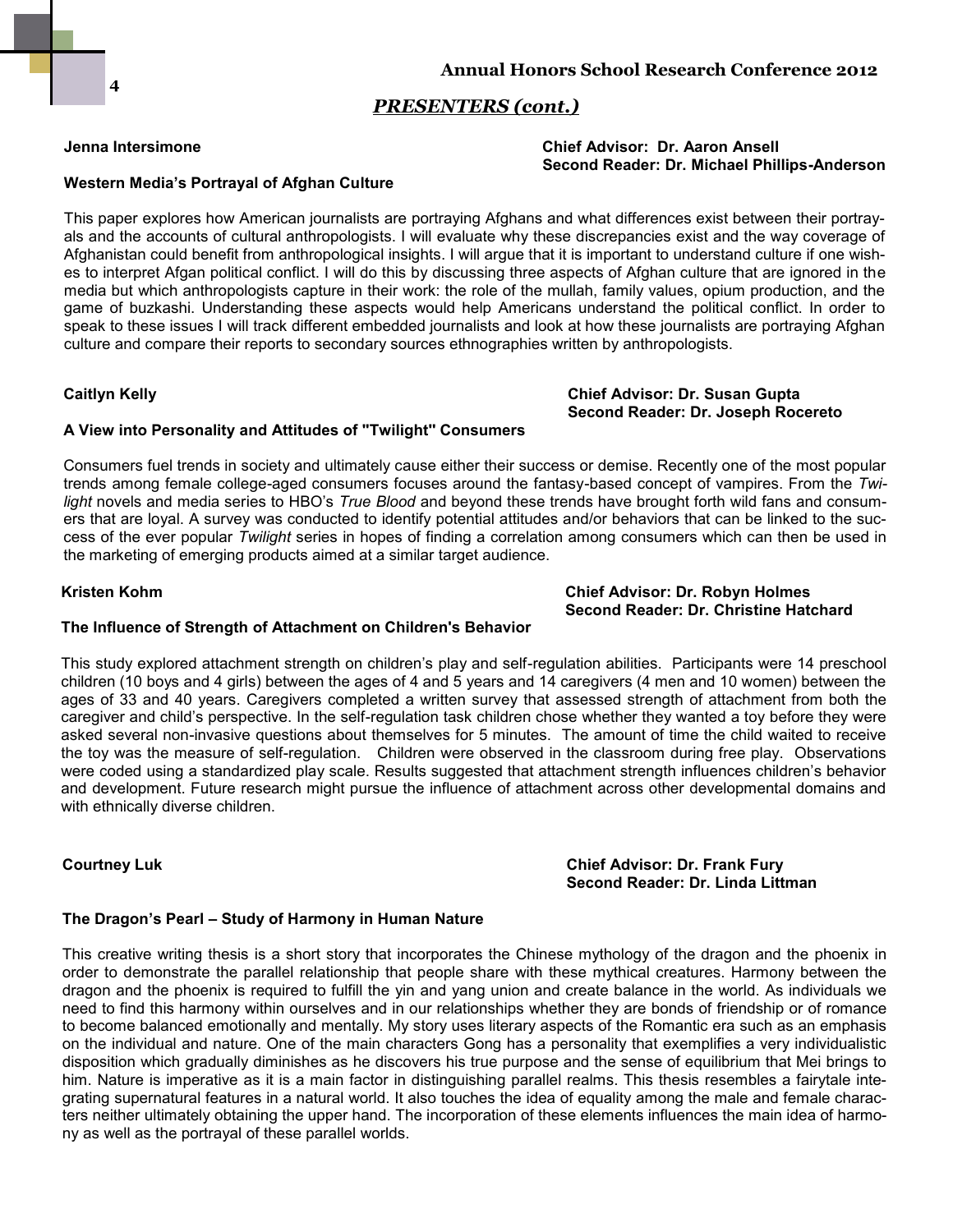### **Annual Honors School Research Conference 2012**

### *PRESENTERS (cont.)*

**Vincent Marchese Chief Advisor: Dr. Ellen Doss-Pepe Second Reader: Dr. Dennis Rhoads**

#### **Regulation Of E-Cadherin Activity In Fibroblast And Fibrosarcoma Cells: Influence Of Culture Density Mmp-9 Expression And Mapk Activity**

Cadherins are integral proteins that play an important role in cellular adhesion. If E-cadherin is cleaved releasing an 80 kDa fragment, it is no longer active. Interestingly this 80 kDa product has been found to be increased in several types of cancers. In this work the presence of an 80 kDa protein reactive with E-cadherin antibody consistent with the inactive cleavage product of E-cadherin has been detected in normal fibroblasts (BJ cells) and fibrosarcoma cells (HT-1080) and is expressed at a slightly higher level in subconfluent cells than confluent cells. Similarly matrix metalloproteinase-9 (MMP-9) which is capable of cleaving cadherins is also expressed more in subconfluent cells. Therefore obtaining a confluent state is correlated with decreased MMP-9 expression and loss of the 80 kDa fragment. Extracellular signal regulated kinase (ERK) is upregulated in proliferating cells and may also upregulate expression of MMP-9. To investigate the potential role in the regulation of MMP-9 expression and E-cadherin activity dexamethasone treatment was used. Dexamethasone treatment resulted in lower expression of phosphorylated ERK and a possible decrease in the expression of the 80 kDa E-cadherin fragment in confluent fibrosarcoma cells. These results suggest a relationship between increased culture density ERK activity, MMP-9 expression, and regulation of E-cadherin activity.

#### **Donald McCarthy Chief Advisor: Dr. Joseph Patten Second Reader: Dr. Kevin Dooley**

#### **Is The Electoral College Keg Tapped Out?**

For over two hundred and twenty years the United States of America has utilized the Electoral College to select a citizen to serve as President. The Founding Fathers compromised and debated before creating the Electoral College which was designed to be representative of both large and small states provide political stability limit corruption and tyranny and produce a figure with national appeal. Currently forty-eight states and the District of Columbia allocate their electoral votes via the winner-take-all method while Maine and Nebraska utilize the congressional district method. After each contentious presidential election there are arguments both for and against the Electoral College and the method the States use to allocate their electoral votes. This paper will address the question: Should the Electoral College be eliminated altered or preserved? It will examine the origins of the Electoral College how it functions criticisms how alternative methods like the proportional and congressional district methods compare to the winner-take-all system and provide case studies recoding the presidential elections of 1976 and 2000. Abolishing altering or preserving the Electoral College and how the states apportion their electoral votes all affect the selection of our President and the future of the United States of America.

#### **Bryan Martin Chief Advisor: Dr. Dennis Rhoads**

#### **Tianeptine vs Ethanol - The Battle for the Adolescent Brain**

Recent molecular pharmacological studies have demonstrated that ethanol inhibits the transmission of an action potential via Ionotropic Glutamate Receptors (IGR) thus resulting in overexpression of these proteins. Increased IGR density may cause excitotoxicity, seizures and tremors, which may be aggravated during adolescence. Pathological studies have demonstrated seizures and tremors to be a symptom of Ethanol Withdrawal Syndrome(EWS). A novel antidepressant Tianeptine acid, proposed to regulate the expression of the AMPA form of IGR, has demonstrated effectiveness in attenuating the seizures associated with EWS. The purpose of this study was to assess variations in relative receptor densities of the AMPA IGR from microsomal and synaptosomal fractions of juvenile Long Evans rat brains at 5 day, 11 day, and 18 day intervals during a 3 week time course. The rats were placed on one of three diets: Alcohol, Tianeptine, and control. Following the drug administration period microsomal and synaptosomal brain tissue fractions were obtained. The tissues were subjected to SDS-PAGE and transferred to a PVDF membrane for chemiluminescent immuno-detection. Densitometry was used to assess the relative amount of AMPA IGR. The results indicate that chronic exposure to ethanol increases AMPA receptor densities in both the synaptosomal and microsomal fractions. The overexpression of AMPA IGR due to chronic alcohol consumption may result in excitotoxicity and account for the seizures observed during EWS. Conversely chronic exposure to Tianeptine decreases AMPA receptor densities in the both the microsomal and syaptosomal fractions and thus may prove to be an effective treatment for EWS.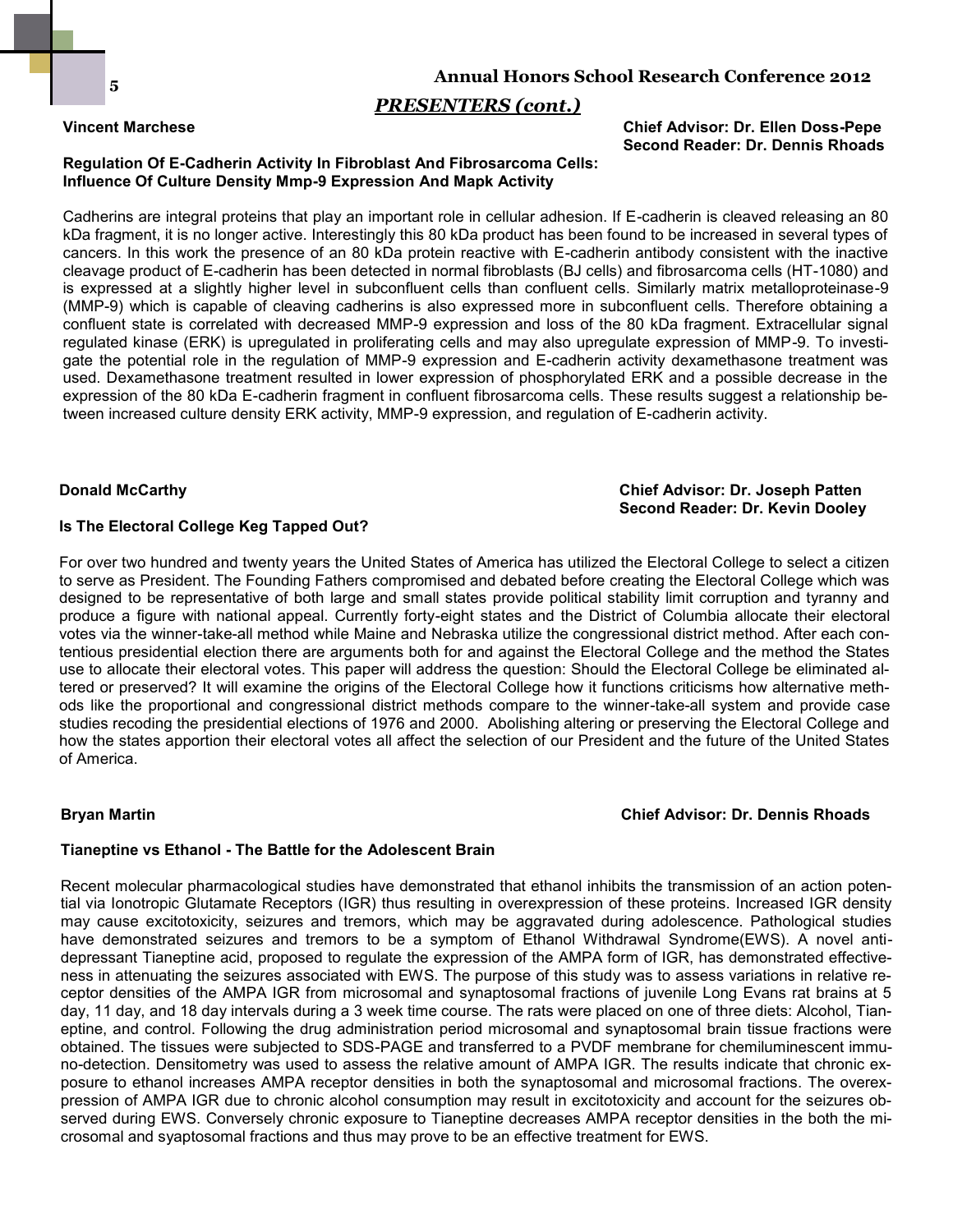#### **Leona Mostowski Chief Advisor: Dr. James Konopack Second Reader: Prof. Tresa Dusaj**

#### **The Anxiolytic Properties of a Creative Arts Intervention among College Students**

This study seeks to address the effects of a creative arts intervention on state anxiety levels among a college student population. Nationally last year's incoming college students reported record-low levels of emotional health with high rates of anxiety. Due to increased anxiety levels a need has developed for low-cost interventions to aid in anxiety reduction. Recent research has shown that participating in a creative arts intervention may reduce levels of anxiety and therefore serve as an effective tool for reducing stress and anxiety among college students. This study explored the effects of a 15-minute creative arts intervention on levels of state anxiety among undergraduate college students.

**Anthony Panissidi Chief Advisor: Dr. Eleanor Novek Second Reader: Prof. John Morano**

 **Second Reader: Dr. Ellen Doss-Pepe**

#### **Advertising and Newspaper Journalism's Dying Standards**

The lack of devotion to public service journalism exhibited by today's newspaper industry can be attributed to its longtime advertisement-funded structure; the economics of the newspaper industry fuels a corporate mentality that continues to plague newspapers nationwide. Together these two factors are essentially destroying the newspaper industry's primary purpose of informing the U.S.'s democratic citizenry. The solution to these problems appears to lie in revamping the entire funding structure of the newspaper industry by eliminating its heavy reliance on advertisements for revenue. This thesis will explore this proposal as well as why the current state of newspapers should matter to average citizens an explanation of the newspaper industry's advertisement-funding structure the beginnings of a corporate mentality in the newspaper industry the failure of the newspaper industry's funding structure in the digital age the printing of soft news in place of hard news to attract greater readership other effects of the newspaper industry's advertisement-funded structure and the effects of cutbacks at newspapers.

#### **Dharm Patel Chief Advisor: Dr. Michael Palladino**

#### **Effects of E. coli and P. aeruginosa Lipopolysaccharide-Induced Inflammation on Hypoxia-Inducible Factor-1 in the Rat Testis**

Bacterial infections and resulting inflammation of the male reproductive tract are known to impair fertility through mechanisms that include decreased sperm mobility through the tract blockage of the tract and reduced androgen output. Hypoxia-Inducible Factor-1 (HIF-1) is a transcription factor that is considered the master regulator of hypoxia. We hypothesize that HIF-1α in the rat testis is upregulated following lipopolysaccharide (LPS)-induced inflammation. Inflammation was induced via intraperitoneal administration of LPS from E. coli and P. aeruginosa for 1 3 6 and 12 hours (n = 3-5 animals/time point) at a dosage of 5 mg/kg body weight. Measurement of serum testosterone levels indicated the occurrence of inflammation in the testis following LPS treatment. Western Blot analysis of testicular cytoplasmic protein extracts demonstrated an increase in HIF-1α protein. Messenger RNA levels of HIF-1α were measured in LPS and saline injected rats via qPCR which demonstrated no change in testicular HIF-1α mRNA. To examine potential mechanisms involved in the up-regulation of HIF-1α DNA binding activity and protein levels of nuclear factor-κB (NF-κB) were measured. Electromobility shift assays (EMSA) suggest a decrease in NF-κB binding activity following LPS treatment while Western Blot analysis shows no change in NF-κB and IκB protein levels. We conclude that HIF-1α is upregulated following LPS-induced inflammation. However in contrast to other tissue types in which HIF-1α is up-regulated through transcriptional activation via NF-κB we conclude that HIF-1α is not upregulated through an increase in HIF-1α mRNA. These novel results demonstrate that the testis is physiologically distinctive in responding to infection and inflammation. Further experiments will be performed to examine effects of inflammation on downstream targets of HIF-1&#945. The overall objective of this work is to elucidate the link between hypoxic and inflammatory responses in the testis at the molecular level following inflammation.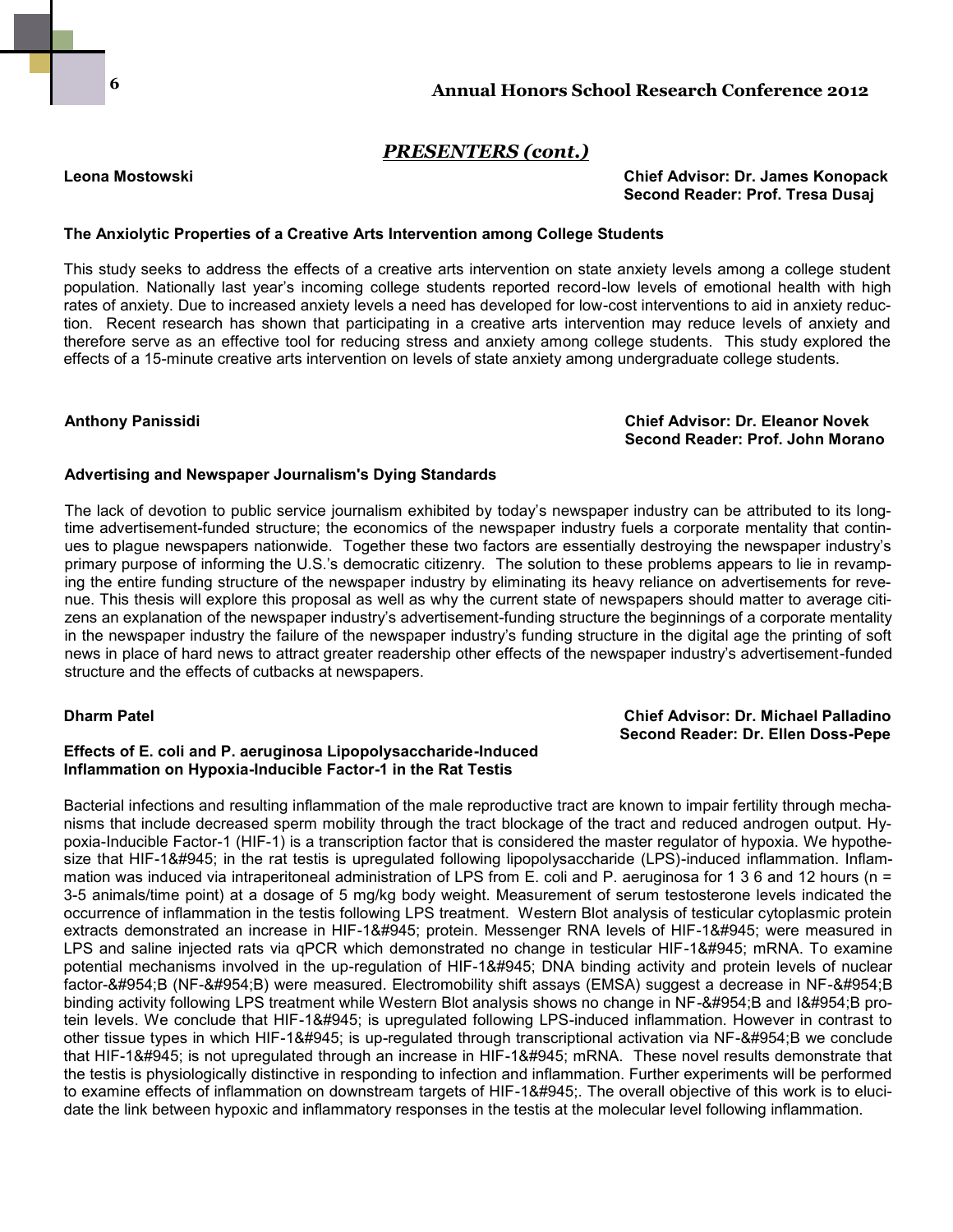### **Kyle Reinhardt Chief Advisor: Dr. Gary Lewandowski Second Reader: Dr. Natalie Ciarocco**

#### **Level of Learning and Evaluation Scores on Online vs. In-Class Testing in an Undergraduate College Student Population**

The use of online testing has increased greatly over the past several years but research on its effectiveness is lacking. This study seeks to examine the effect that the expected form of testing (online vs. in-class/traditional) would have on amount of studying quiz grades and learning among a college student population. Participants received a packet of information to study and were told they would take a quiz on it later. Half were told they would take the quiz on paper with a proctor and with no study materials. The other half were told they would take the quiz on a computer without a proctor and with study materials. The study compared the quiz scores and level of learning for students in the two groups.

**Jessica Rohr Chief Advisor: Dr. Stanley Blair Second Reader: Dr. Lisa Vetere**

### **A Monomythic Interpretation of the Harry Potter Saga**

Campbell's monomyth is used as a guide for theorists to create their own versions of how a hero's journey was developed. He elaborates his theoretical approach in his novel *The Hero with a Thousand Faces* on how a hero's journey has been told for thousands of years. Studies show that each novel is based off of one structural plot and it is up to us the reader to further research the hidden meaning of one single plot. Leeming Propp and Cousineau who were inspired from Campbell created a theoretical approach to show the conventions of a hero's journey. Each theorist relies on a similar plot structure to focus on how a hero grows and develops from birth to defeating the villain. Harry Potter can be drawn from both literary theory and theoretical approaches. Writers such as J. K. Rowling focus on creating literary works based off of the structures theorists believe people enjoy a hero winning his or her journey. I formatted my own monomythic interpretation by synthesizing parts of Campbell Leeming Propp and Cousineau into literary theory and literary criticism and showing how J.K. Rowling's *Harry Potter* saga is meaningful when approached from an interdisciplinary perspective.

#### **Mathew-Donald Sangster Chief Advisor: Dr. Gary Lewandowski Second Reader: Dr. Bianca Aceveeb**

#### **An fMRI Study of Sensory Processing Sensitivity**

The present study sought to examine the role of sensory processing sensitivity (SPS) in emotionality and activation in the mirror neuron system (MNS). An fMRI experiment on highly sensitive people involved in romantic relationships found that those with high levels of SPS presented with heighted activations in regions associated with emotionality due to emotion-eliciting stimuli. Additionally highly sensitive people were found to have substantial activations in the MNS across all contrasts. These results provide for a greater understanding of highly sensitive people emotionality the mirror neuron system and the connections between these constructs.

#### **Gillian Shaw Chief Advisor: Dr. Carolyn Supplee Second Reader: Dr. William Schreiber**

#### **Green Chemistry and the Synthesis of Functionalized Organic Compounds**

Selective oxidation of carbonyl groups to their corresponding acids in compounds containing both alcohol and aldehyde groups is of growing interest in the specialty chemicals and pharmaceutical industry. Compounds containing alcohol and carboxylic acid functional groups are used in waterborne and powder coating systems. An example of a compound that is of interest to both the coatings and pharmaceutical industries is dimethylolpropionic acid (DMPA). The current reported synthesis and production of DMPA is carbon inefficient requires a lot of energy and is not catalytic. Research efforts to date have focused on a novel "greener" synthesis of DMPA. Green chemistry and the impact of this research will be will be presented.